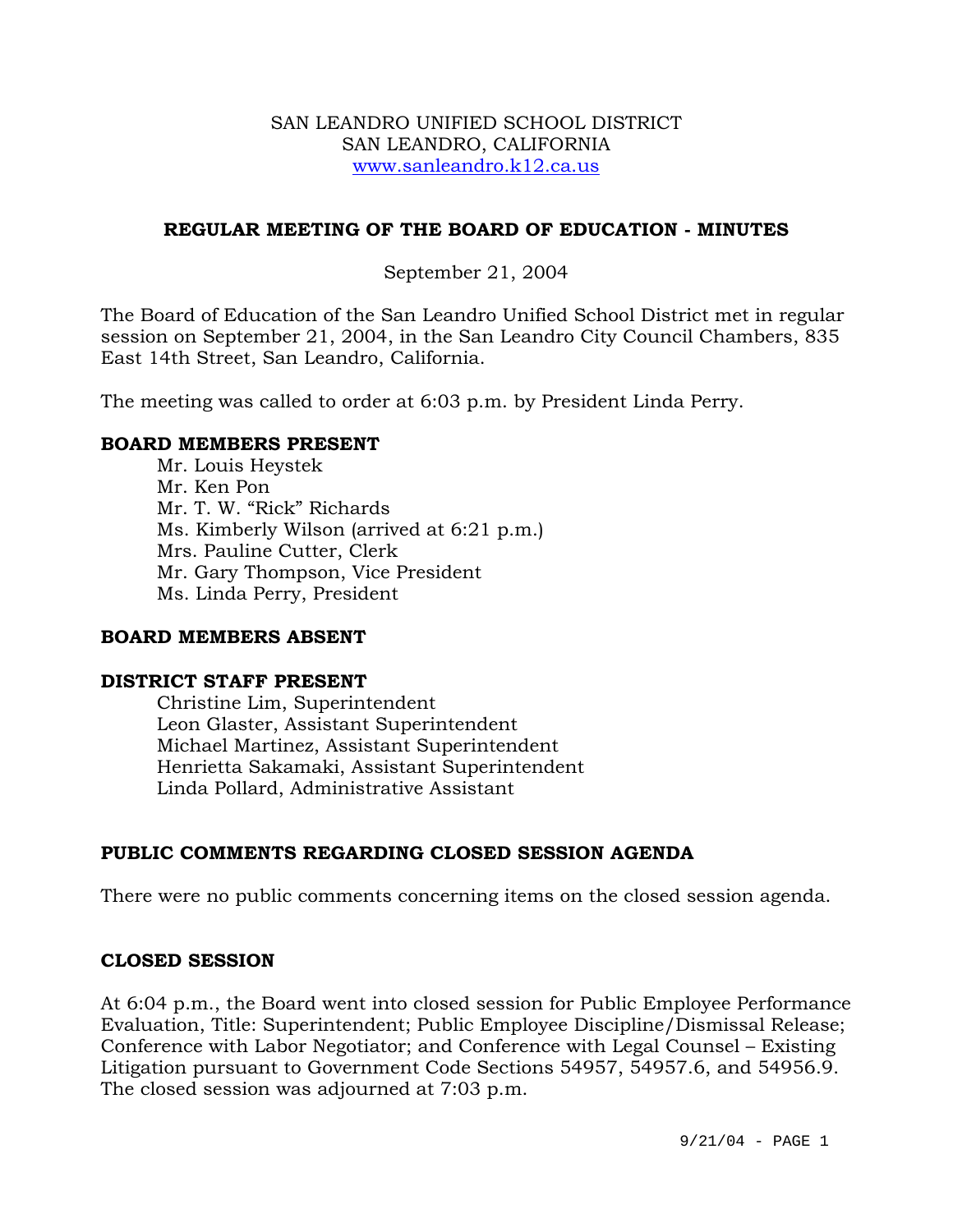The Board returned to open session at 7:08 p.m. with the Pledge of Allegiance to the Flag led by Harold Kitzmann. President Perry said the Board had been in closed session and on a motion made by Mrs. Cutter and seconded by Ms. Wilson, the Board approved to accept the settlement agreement with Zurich Insurance by a 7-0 vote.

# **APPROVAL OF AGENDA**

Ms. Perry made a personal addition to the agenda to honor Harold Kitzmann, for all of the work that he has done at San Leandro High School.

On a motion made by Mr. Thompson and seconded by Mr. Richards, the Board unanimously approved the agenda for the regular meeting of September 21, 2004 as amended.

**REPORTS** Student Representatives' Reports – San Leandro High School students representative, Sharon Ma, updated the Board on student activities including picture day for the yearbook and I.D.s, class boards have begun their regular meetings; Spirit Week theme for this year is "Vacation Destinations"; Homecoming is November 12; Equity is the focus for the first PCT day; Back-To-School Night is Sept.30; United Parents are sponsoring PSAT seminars; and Fall sports have begun including girls' golf, tennis and volleyball; football, and crosscountry.

> Recreation and Parks Commission Report – Representative Dean Koenig shared three things: Capitol improvements have been completed/or close to completion at McCarthy, Cherry Grove, and Halcyon Parks. Improvements will soon begin at Bonaire and Memorial Parks; the Fall Activities Guide with an emphasis on health and wellness has been sent out. In a response to the lack of activity and poor nutrition of our kids today, the department has decided to use the recreation opportunities and the snacks served at Citysponsored events to promote health and wellness, and will soon be speaking to the schools about participating in this program; he updated the Board on the proposed joint use project at Bancroft Middle School and said the commission continues to feel that this a project that would not only benefit students, but be an improvement to the neighborhood. There are still issues to be addressed but they are confident that we can come to an agreement and make it work.

> Mr. Heystek thanked Mr. Koenig for the health and wellness attention. He would like to know from our Food Services department what the District is doing to promote healthy meals.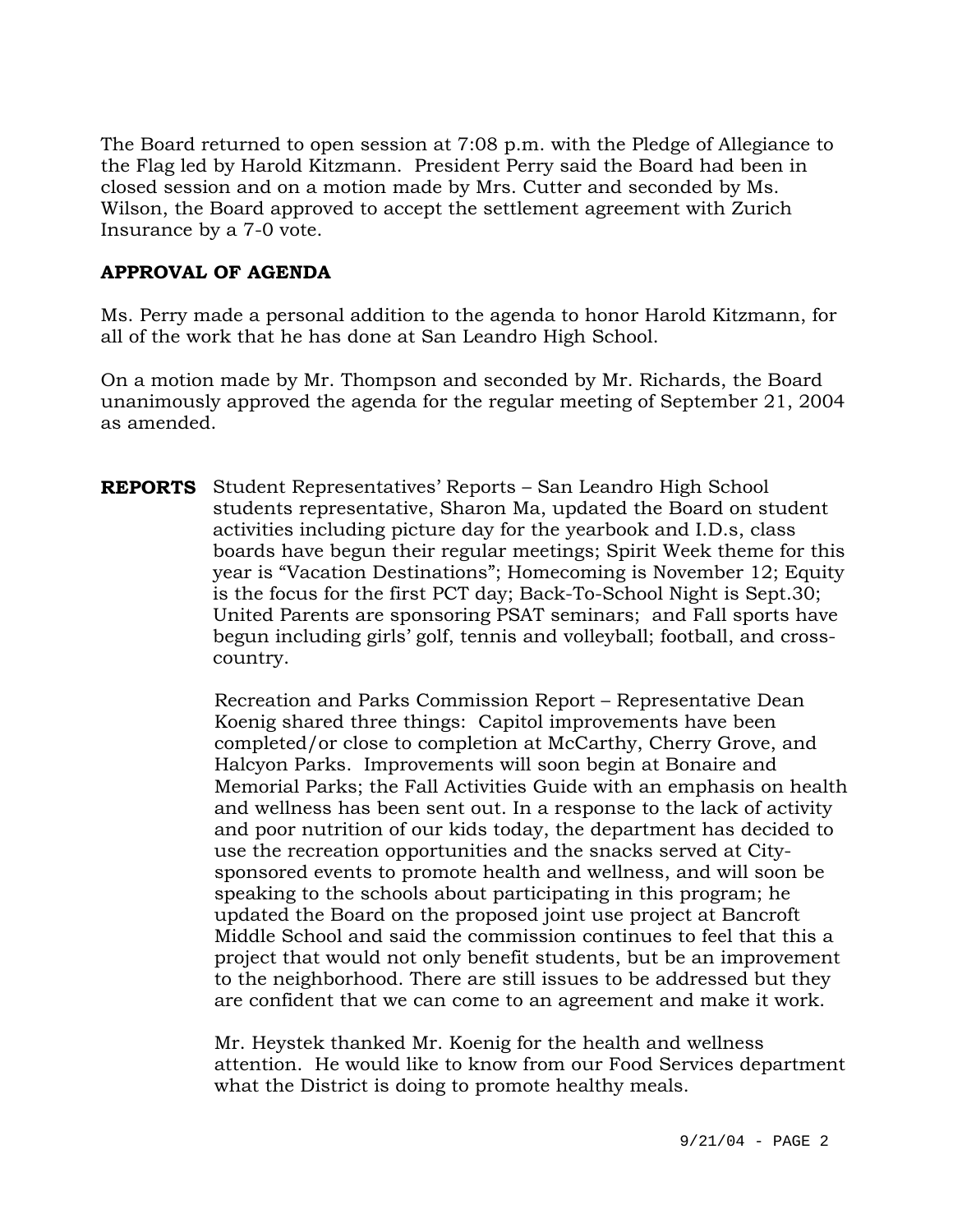Ms. Perry referred that to the Superintendent to set up a presentation from Food Services to the Board and to keep the Commission informed.

On behalf of the Board and the Superintendent, Ms. Perry presented Harold Kitzmann with an "Extra Mile" service award. In addition to picking up trash around the high school and the neighborhood every morning, he presents Perfect Attendance Awards for the Optimist Club to students at graduation. Ms. Perry added that the Board wants to recognize citizens who put in an extra effort to help our school community.

Mr. Kitzmann appreciated being honored but added that this is his neighborhood too and community services is the "rent you pay" for the privilege of living in that community. We all have to contribute something to the betterment of our community.

# **PUBLIC HEARING**

On a motion made by Mrs. Cutter and seconded by Mr. Thompson, the Board opened the public hearing regarding Notification of Compliance and Statement of Assurance for the Pupil Textbook and Instructional Materials Incentive Program for the 2004/2005 school year by a 7-0 vote.

No comments were received from the audience.

On a motion made by Mr. Richards and seconded by Mrs. Cutter, the Board closed the public hearing by a 7-0 vote.

# **PUBLIC COMMENT**

Bancroft students in attendance and those who had to leave early addressed the Board on the Bancroft Middle School field project.

- Bancroft students D'Juan Woolridge and Catatrina McCormick, and Teaching Vice Principal, Ed Shapiro urged the Board to go forward with the Bancroft Middle School field project. Mr. Shapiro also invited the Board and District staff to a tribute to the late Vice-Principal at Bancroft, Bob Williams, on October 20 at 3:30 at the school. He said there will be a planning meeting next Monday at Bancroft if anyone would like to take a more active roll in the planning.
- Don Biladeau said we need to work with the union to get these issues addressed. As a maintenance worker, he feels that the current facility is the best its ever been and there is no need to proceed with this project at this time.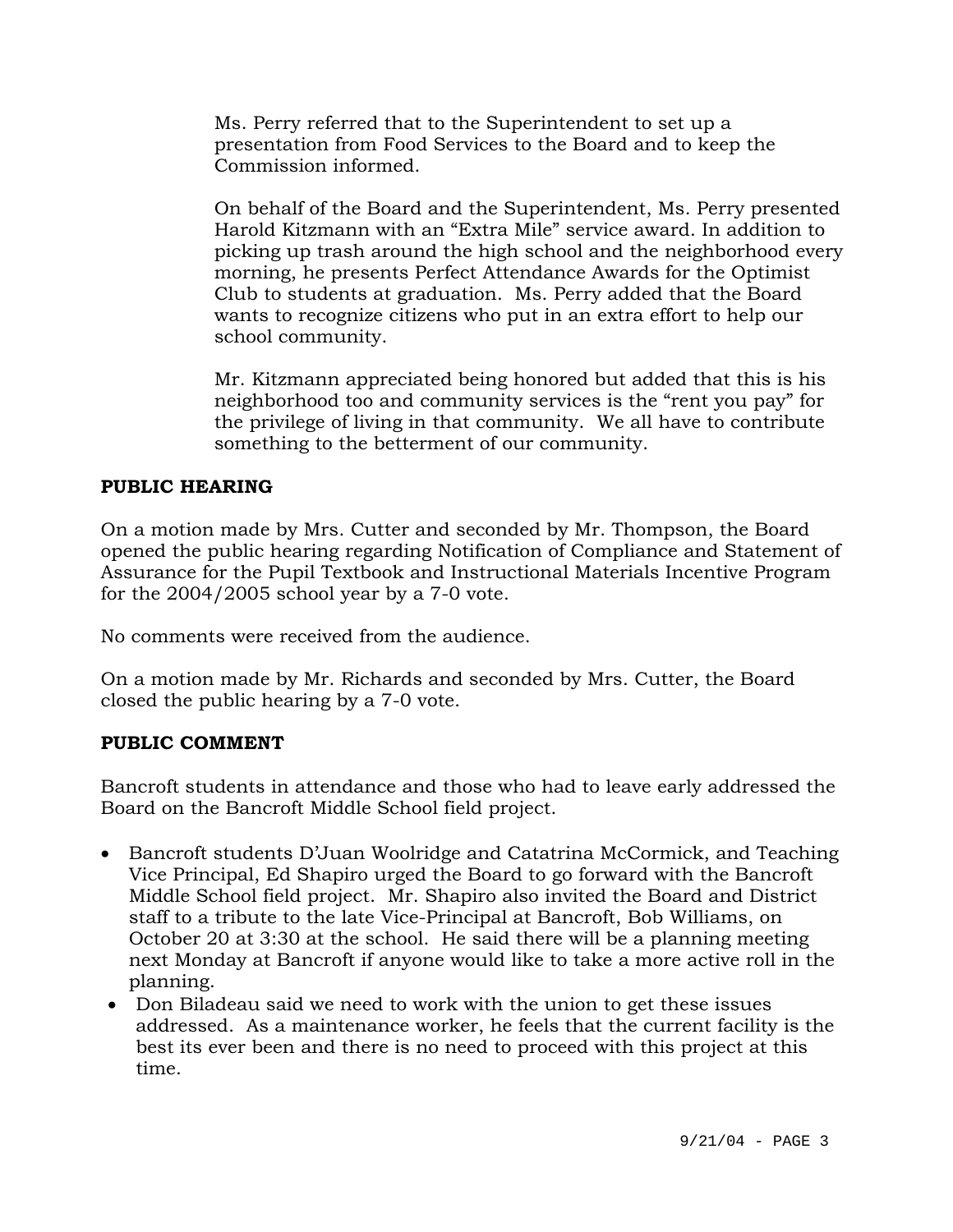• Billy Campbell agreed that there are contract issues, and as of yet the union has not seen the proposed agreement or had any input as promised.

Ms. Lim said that this item would be on the Joint Operations Support Committee (JOSC) agenda tomorrow and the union will have an opportunity to hear this information then.

Ms Perry added that when this item comes up later in the evening she will address some communication that the Board has had with some of the neighbors on San Jose St.

# **PRESENTATIONS**

\* Laura Leventer, Coordinator of Assessment & Instructional Support presented the disaggregated 2004 STAR and Academic Yearly Progress (AYP) results. Laura began by saying that the information presented is a compilation of two different presentations that were already shared with District principals and staff.

The presentation included explanations of the different portions of the test: CAT 6 (formally SAT9) which is a nationally normed test, CST (California Standards test) and the CAPA, an alternate version of the CST, for those students (Special Ed)) who are low enough to be considered to take this test, common data interpretation errors, and what we can conclude from the results.

Ms. Leventer said that there are five different levels on CST: far below basic, below basic, basic, proficient, and advanced with the goal that all students to be proficient or advanced. She noted that there seems to be a significant drop in 8th grade scores in English/Language Arts (ELA). In researching this Ms. Leventer discovered that there is also a drop in the State and County, but not as significant, so we need to look at our curriculum to see if there is something that could be causing this.

Math is different because after the seventh grade, students are taking a test based on what courses they are taking and not every student is in the same Math course after that grade. In Ms. Leventer's opinion, and based on the numbers and trends, the timing of standardized testing does not match the Block scheduling. If students take a Math class in the fall they do not do as well because it's a long time till the test comes around in the spring; students taking the entire course in the spring are twice as far from being done as others students because they going at a double pace.

Ms. Leventer reviewed the AYP and API results. She said the good news is that we do not have any program improvement schools by the federal measurement system; and all schools met API minimum or growth, graduation rate (where applicable), and Participation Rate (except San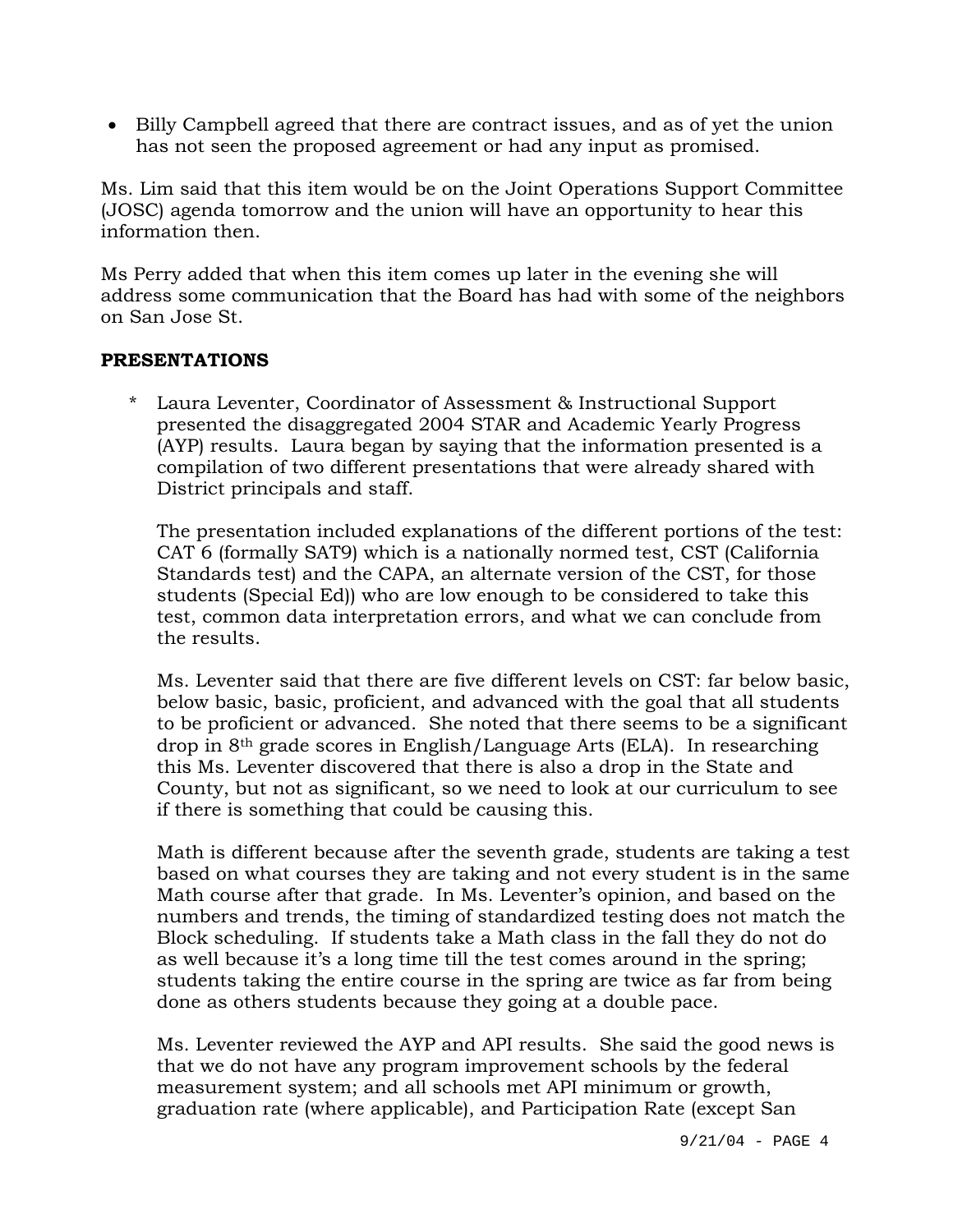Leandro High School, where it is so hard to get that 95%). She did warn us that Annual Measurable Objects (AMOs) expectations for next year are increasing, so this is the right time for the District to be looking at our programs and making sure that we are having consistent implementation.

Debbie Wong, Director of Curriculum shared the steps and the ongoing work that the District will be doing particularly for our sub groups: Math for African –American, Hispanic, English Learners, and ELA for English Learners. She said the District has begun building a foundation of teacher resources such as curriculum guides, new standards-based adoptions materials, courses of study, has built teacher leadership in our facilitators and coaching models, there's a focused effort on writing, and using the data to help our District's and schools' plan on what we are going to do about student achievement in the future, and the District has a plan of action in place that is embedded in the LEAP Strategic Plan.

The umbrella of work is the "Equity Lens". We are doing a concerted effort around districtwide equity training that includes a framework that will raise the adult consciences in order to raise student achievement for all students. We feel that equity training, along with building the standardsbased instructional system, is the vehicle to increase student achievement.

We have literacy facilitators whose focus is reading, new Title I Literacy Specialists who will be coaching reading at the Title I schools; Math facilitators, and implementation of the new REAP grant. Ms. Wong said that we will be making an effort to lead and support standards-based materials, and by closing the circle around the standards based system, provide clarity for teachers and parents.

Henrietta Sakamaki shared the District's role in this process. She said that students will not improve unless everyone (students and teachers) work together and have the support of the District. In order to have standardsbased accountability, the administrators agreed to the "Administrators' Common Agreements" which centers around closing the achievement gap by

- Having direct conversation to help teachers address specific needs or individual students,
- Calibrate student work "what is good enough?" Develop common agreements
- Deeply believe first in myself and then for others that "all students can learn" – teachers take responsibility for learning
- Learn what differentiated instruction is to help teachers
- Hold teachers accountable for providing students with the opportunity to learn the standards

The Board thanked the team for all of their hard work.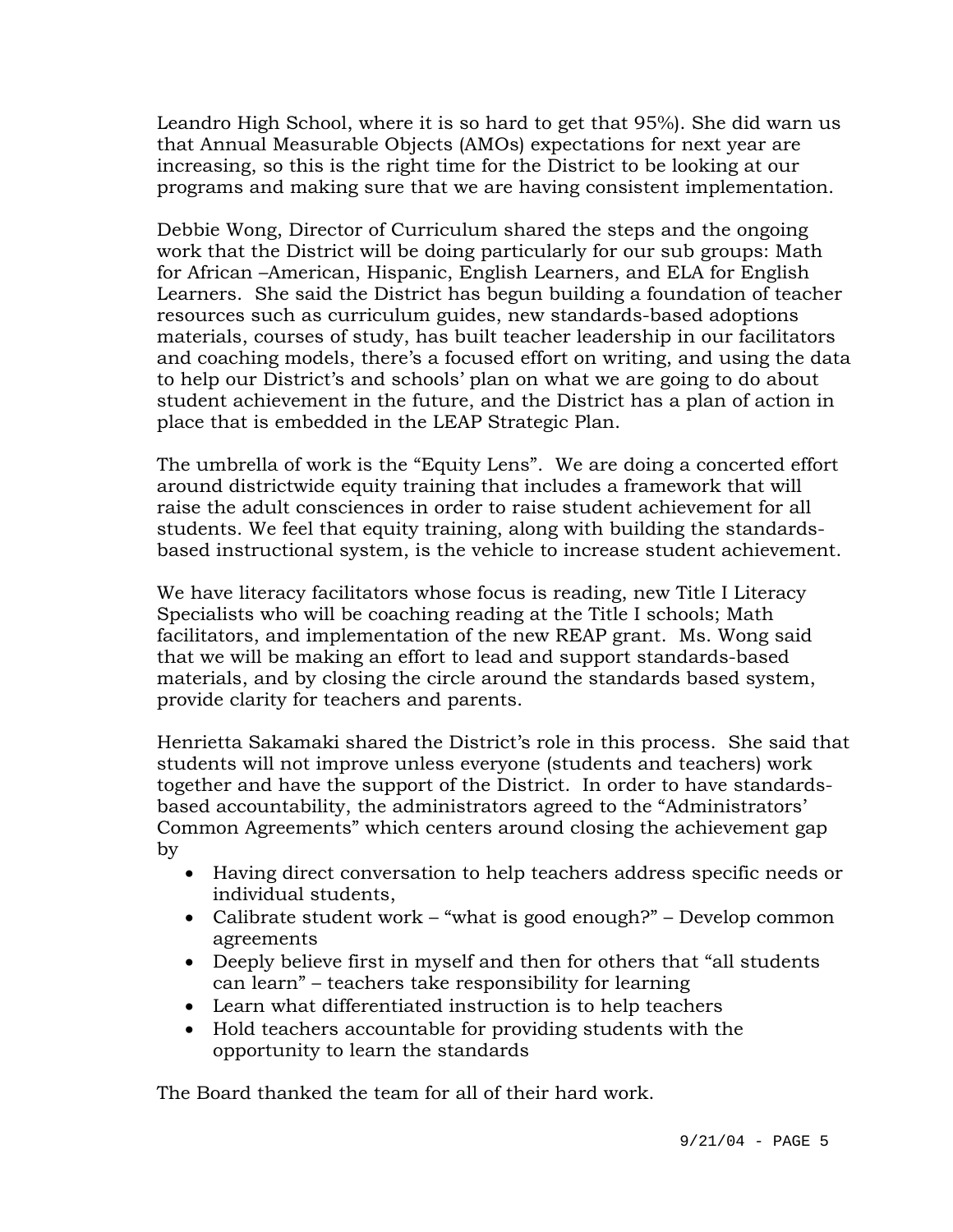Ms. Wilson said that she has been talking to new teachers in our District who are excited about the standards-based curriculum; they feel supported by the District, and can receive direction if they are not sure how to implement. In response to Ms. Wilson's concern, Ms. Sakamaki said that Ms. Lasher, Director of Special Ed, would begin working on a plan to address with Sp Ed resource teachers. Ms. Wilson asked about the "dip" in the 5th grade students and where it might be coming from. It was Ms. Leventer's guess that  $5<sup>th</sup>$  grade teachers indicated that if the students don't know 2nd, 3rd and 4th grade standards how can could they teacher 5th grade standards. The teachers were focusing on getting the students caught up, rather than teaching the current level and building in the previous years.

Ms. Perry said that Special Ed makes up roughly 10% of our population and understands that the results are included with all numbers that were presented. Ms. Leventer said that the District is looking at the data, trying to break it up and making sure that we are properly marking those students with disabilities.

In order to understanding the diversity of our population, Ms. Perry would like to see numbers in each subgroup, not just the perentages. She applauded the amount of work the Ed. Services has done and added that the English language coaches and facilitators are the key. The course level alike teams described makes the District stronger between school sites where "best practices" can be shared. Ms. Perry wanted to know if countywide information was based on percentages per districts or was it an overall average of the data aggregated. Ms. Leventer said it was from all the data aggregated and it's the information that you can find on the website.

Mr. Thompson commended them for providing such extensive information. In looking at the dips between the transitional grades levels  $(5<sup>th</sup>$  to  $6<sup>th</sup>$  and 8th to 9th), he wanted to know if there were any target interventions in place for those specific grades because he sees that is where behavioral and academic issues occur. Ms. Wong said that it is part of the District's LEAP plan is to look at transitional grades. Some training at the middle school level has begun around "bullying" with a support provider and trainer, and we will also be looking at discipline and truancy data.

Mrs. Cutter cautioned that in trying to the close the gap, do not lower the top. The focus needs to continue to bring everyone up to a certain level, opposed to narrowing the gap. In the area of math she was concerned on how we could get great results in one test and not in another. Ms. Leventer explained that the high school exam is a minimum proficiency test and it's not looking at higher level courses such as algebra and geometry.

Ms. Sakamaki added that the District is looking at a grant for the high school through the Johnson Foundation by offering a summer program for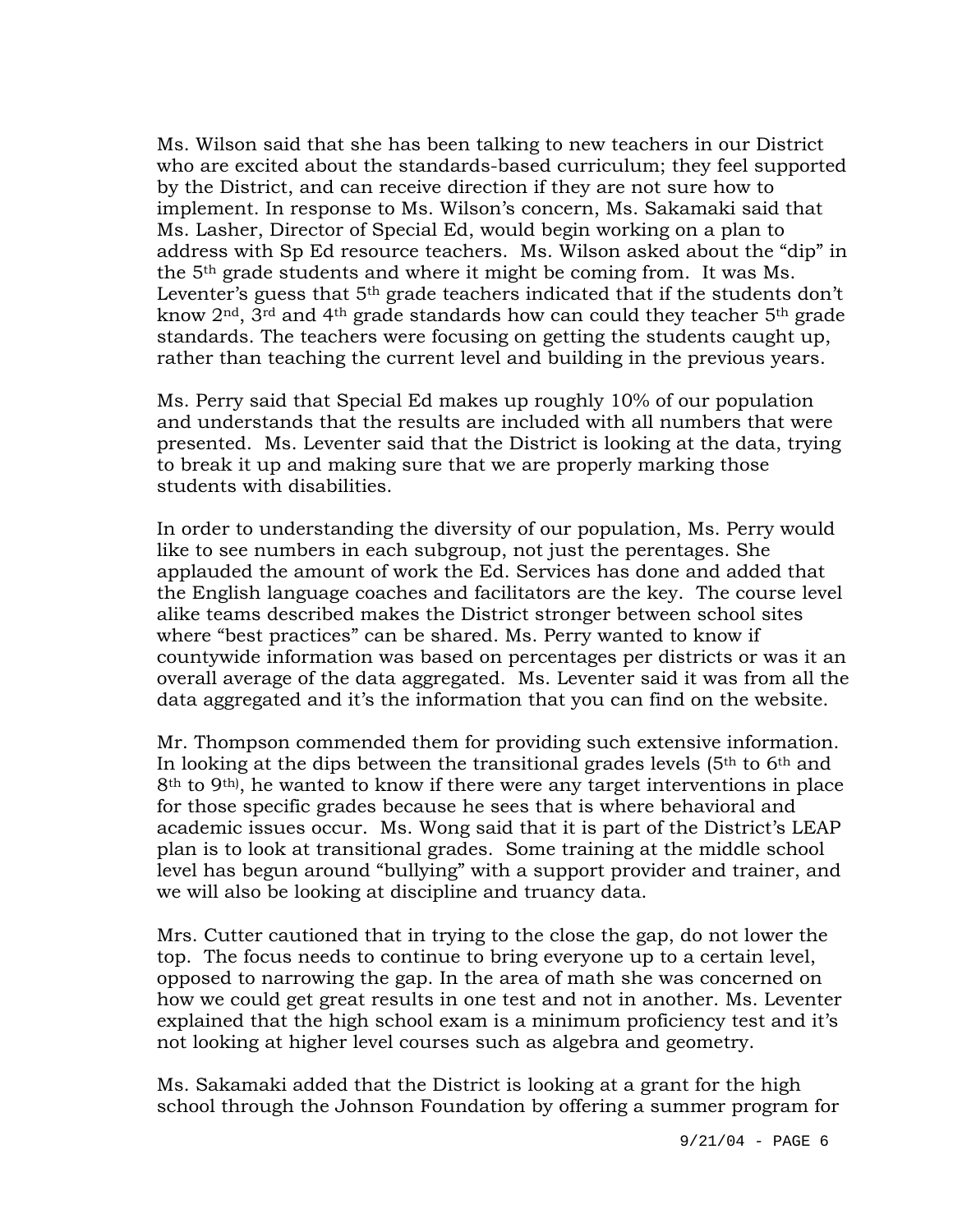entering 8th graders, and providing tutoring and assistance for those students who have failed, and juniors who have failed the California exit exam.

Mr. Pon focused on two of the Administrators' Common Agreements: "Deeply believe first in myself and then for others that "all students can learn – teachers take responsibility for learning", and "Hold teachers accountable for providing students with the opportunity to learn the standards". Mr. Pon was concerned that there were teachers who did not believe that "all students could learn", and how we can "hold teachers accountable". Ms. Leventer said the District was developing a new evaluation form that focuses on the standards. Teachers will be held accountable based on the teaching profession standards, which are the strongest to help principals, to make sure that they are assisting teachers in having those high expectations. She added that because everyone comes from different backgrounds, places, and has parents with different beliefs, teachers think they are helping the students by not raising the standards as high. Ms. Sakamaki added that for the principals to be sure that teachers are held accountable, they need to be in the differentiated instruction and other training so they can reach all the students.

Ms. Wilson said that she understood the Boards' concern about teachers doing their own thing, but she appreciated the District being proactive by focusing on the equity lens. In reference to the API indicator weights, she was not quite sure how the CAPA data was put together. Ms. Leventer said that there are only around 40 students in the District who are taking the CAPA and when they do, they are given a score in five different ranges like those students taking the CST, and those scores are included in the results for their grade level and calculated in the CST results. CST results are then disaggregated.

Mr. Heystek thanked them for all the thorough information presented He asked about what we are doing in terms of retaining those teachers who have received all this equity and diversity training. Ms Leventer said that through BSTA which is our beginning teachers' support system, making sure that we have good teachers to be support providers who will assistant them, support from the principal and District, and making an effort to keep our teachers with a pay schedule that reflects that.

Ms. Perry appreciated the presentation and giving us a focus. The Board looks forward to having future presentations and looking at what the District is doing.

\* Leon Glaster, Assistant Superintendent of Business Services, updated the Board on the Reconciliation of the Measure A Bond including a summary of the Bond projects from 1997-2004.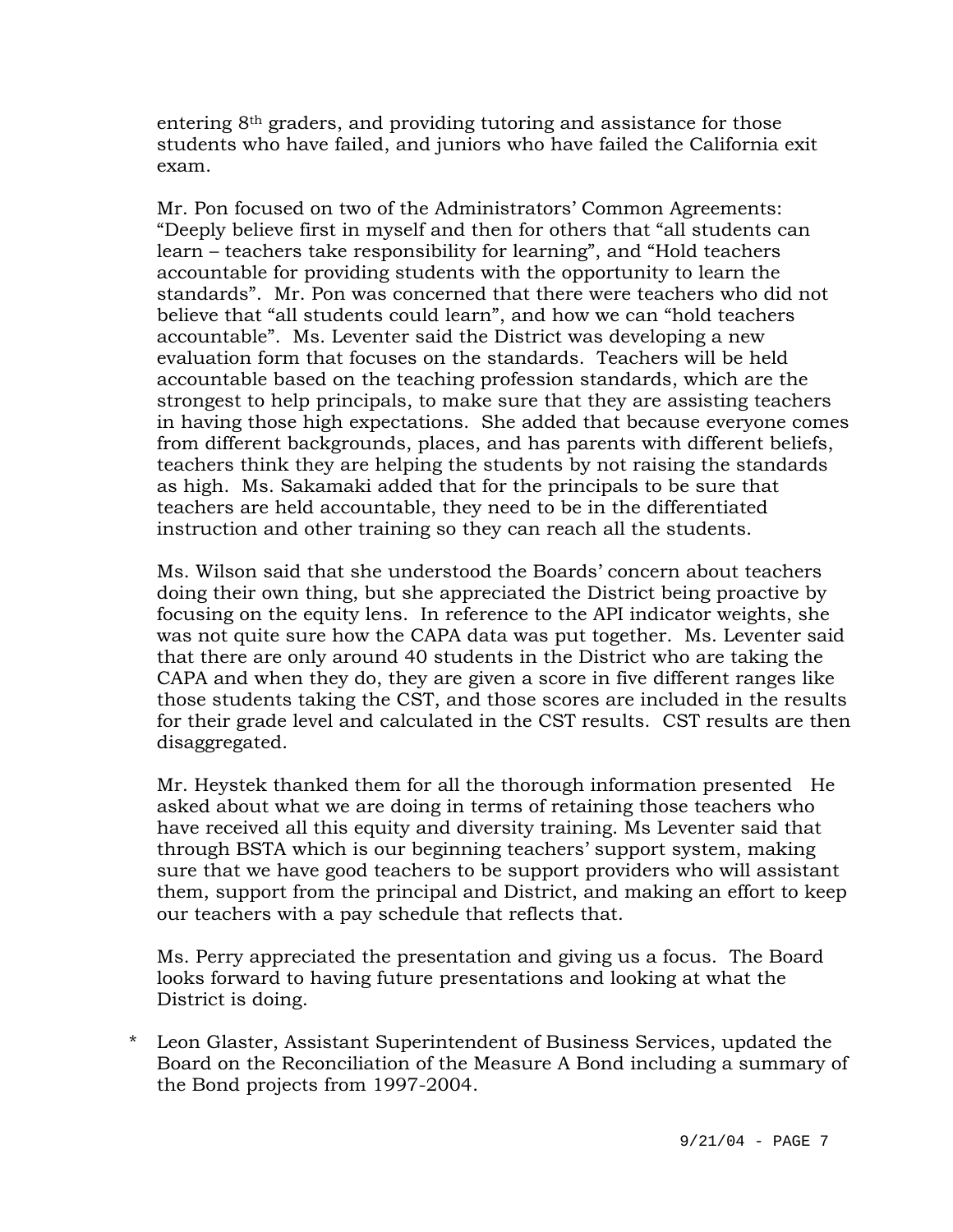- \* Mr. Glaster explained that the bond study identified about \$200 million in needed repairs. The 1997 Measure A Bond was for \$53.8 million. An additional \$34 million was procured from the state giving the District approximately \$88 million in bond project funds. The projected completion date was 2009, but we are five years ahead of schedule with a current completion date of 2005. Projects included:
	- Madison Elementary School renovation;
	- Playground improvement project for all elementary schools;
	- Modular classroom student growth project;
	- Exterior school building painting;
	- Seismic retrofit project at three school sites;
	- San Leandro High School New Science Wing, shop renovation, and digital technology projects;
	- Monroe Elementary School roof repair;
	- School Kitchen Renovation at Bancroft, Muir and San Leandro High
	- Roosevelt heating & ventilation repair;
	- Muir skylight projects;
	- Bancroft shop and science renovation;
	- Muir new instructional wing;
	- New Jefferson Elementary School Project and
	- San Leandro High School Improvement project (asphalting and roofing).

He recapped the Health & Safety Retrofit Projects where we received state matching funds at nine school sites.

Mr. Glaster gave an overview of the expenditure and revenue reconciliation of the Bond where detailed information was shared with the Finance Committee. Total expenditures and adjustments are \$103,957.391; Total Revenue & Adjustment were \$104,544,200 with a total estimated fund balance of \$636,809 (noting that expenditures & revenues include \$14 million in COP gap pass-thru funding). All the reconciliation has been completed and he thanked his staff for all the hard work in balancing these numbers. Mr. Glaster concluded by saying that the important thing to remember is that the District did what we said we were going to do. He wanted the community to know that this Board stands behind their commitments.

Ms. Perry said the Board appreciates receiving good news. She thanked Mr. Glaster for his leadership in aggressively going after Proposition 55 which are included in that ending balance, and for thinking outside the box. She also thanked him for the history of Measure A and the Business Department for their hard work to see that everything was reconciled.

# **PUBLIC TESTIMONY ON NON-AGENDA ITEMS**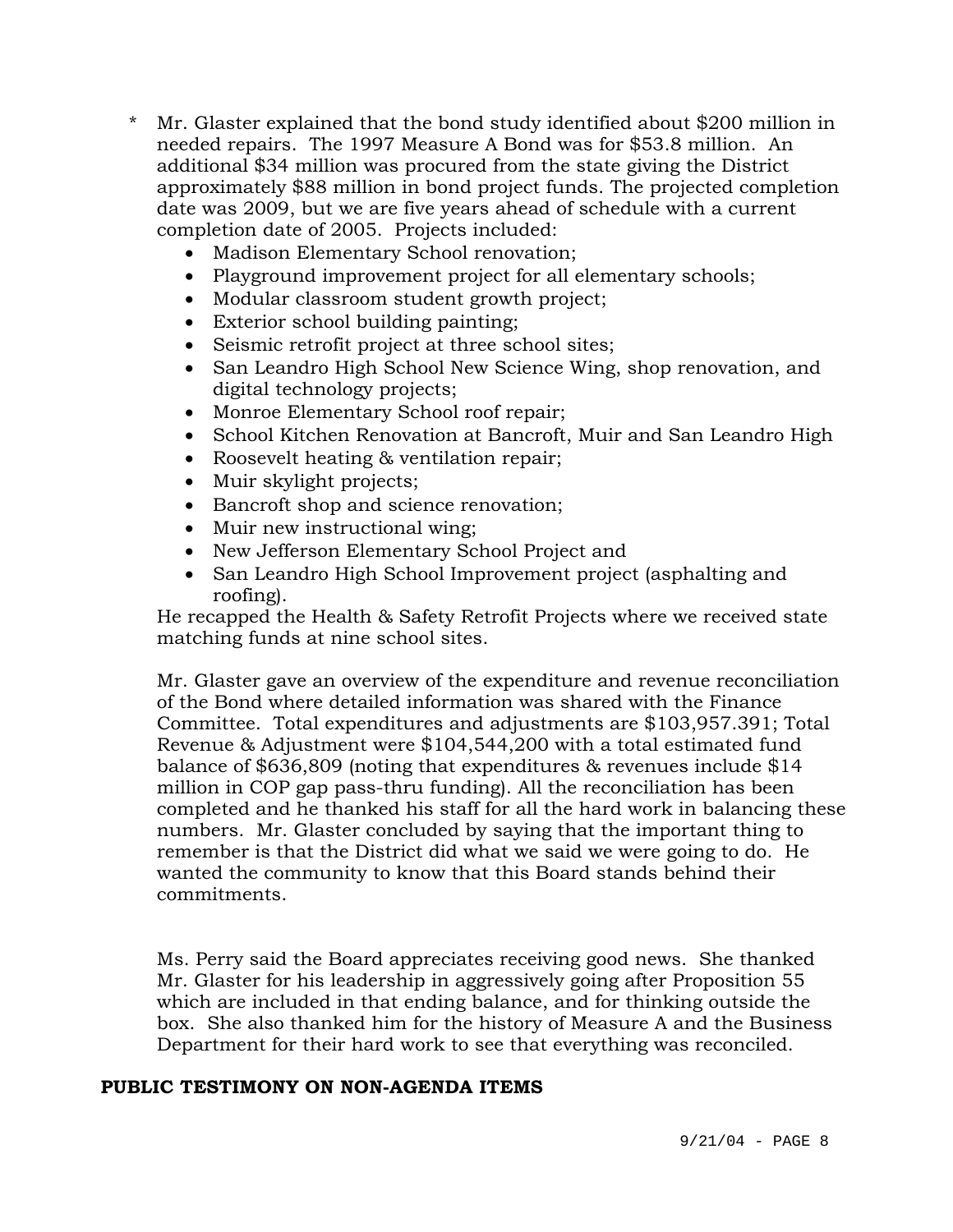Billy Campbell addressed the Board regarding the two Beautification Days at San Leandro High and custodial cutbacks.

Don Biladeau addressed the Board on facility reports, the costs of change orders; and the delay of the opening of the New Jefferson Elementary School

Mr. Heystek asked to be excused.

# **REPORTS**

1) Correspondence – Clerk Cutter noted communications received from eighteen residents of San Jose Street and Debra Blondheim regarding the Bancroft Field Project; and Lisa Long regarding the Special Education Preschool at Madison.

Mr. Pon asked that the email from Debra Blondheim be forwarded to all the Board members.

2) Superintendent's Report – Superintendent Chris Lim announced that the enrollment was about 210 over the projected enrollment, all the changes have been made to maximize the class sizes at the school sites, and the District has hired two elementary teachers and 1.2 middle school teachers. She updated the Board on the cheerleading scandal from last fall. Mr. Glaster completed the investigation, worked with the police, and the District's risk management firm, and the District received a check today for \$34,815; we will be able to reimburse the parents for what was lost. The Teacher of the Year Awards Ceremony will be Oct. 6 at 6:00 p.m. at Chabot College and Dale Lew from Jefferson is in the running. Ms. Lim mentioned that she had received a copy of the Tribune with the article, "UC Continues to Tinker with GPA Plan" on whether or not we should consider raising the minimum grade-point average required for admission from a 2.8 to a 3.1, and noted that Leandro High School Principal Amy Furtado, was quoted saying, "What's complicated about it is that there's so much more to a child than his GPA and so much more that kids have to offer than their GPA". Ms. Lim said she thought it was a great quote and was very proud of Amy.

# 6) Board Committee Reports

• Facilities/Technology – Ms. Cutter said the committee met on Sept. 10 and discussed five items: (1) Adult Education facility – the Muir staff looked at the facility plan and does not want to share the parking, so the parking area will be near Cherry Grove; (2) General Obligation Bond Committee – asked staff to come back to the next meeting with information on how to form a committee, and what to do to have things in place to proceed with a bond, which we will report back to the Board with suggestions; (3) Security Update on cameras at the high school;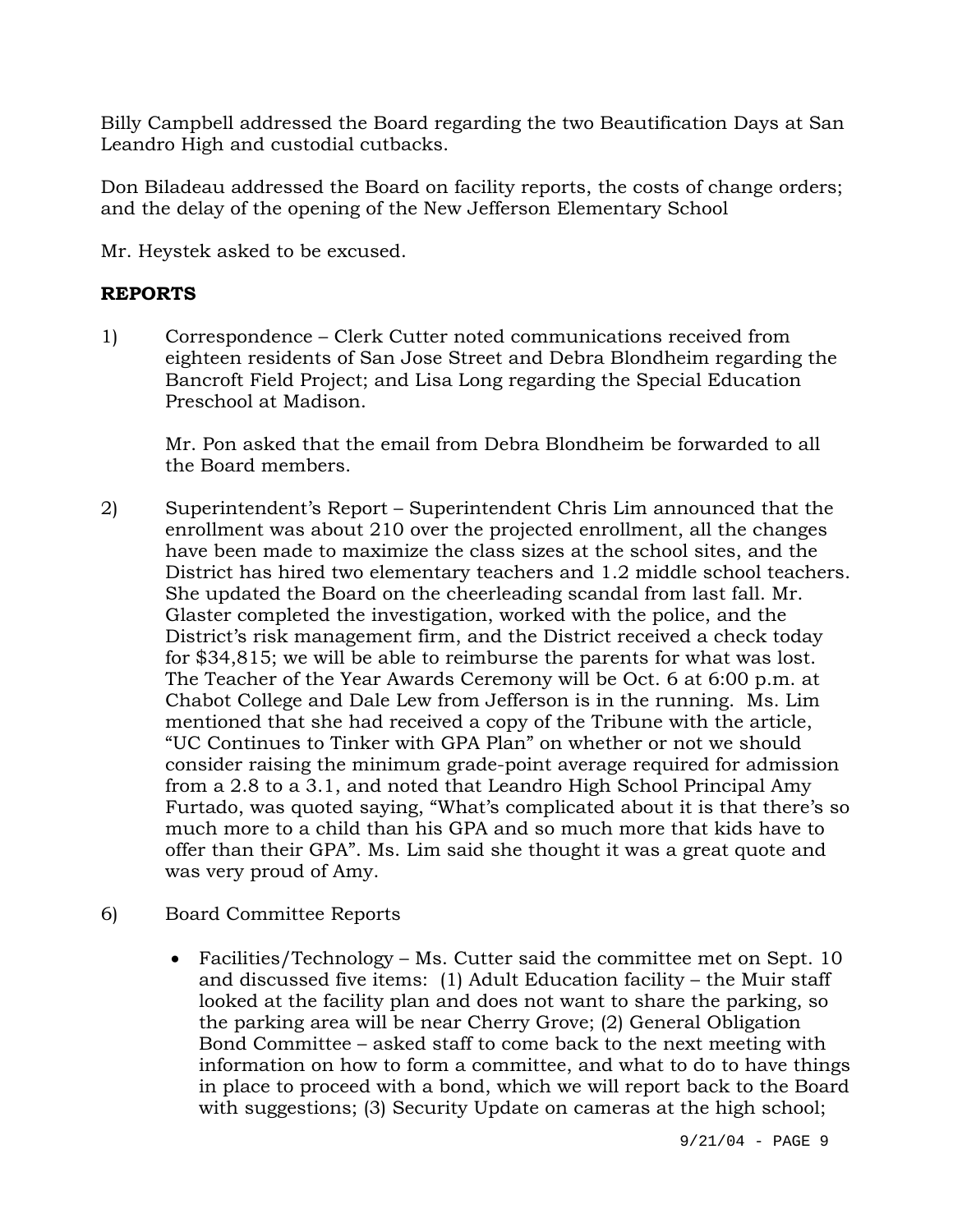(4) Update on Bancroft Middle School Field Joint Use Project – an update will be presented later tonight; and (5) Prequalification for Contractors – we have started gathering information to have a plan in place.

• Finance – Mr. Thompson reported that the committee met on September 14 and discussed four items, two were informational presentations on potential employee benefits, (1) a representative from Tax Deferred Services who are contracted by the California School Board Association to administer employee tax shelter annuities such as 457 plans; and (2) Katema Slocuma, Mr. Glaster's Administrative Assistant, as well as the former District Employee Benefit Coordinator, provided the committee with information on Pre-Paid legal services. Both of the items will be coming to the full Board for discussion on October 5. The committee also discussed the update on the Bond reconciliation process which was shared tonight and the extension of the year-end closing to the October 19 Board meeting because there are some categoricals from prior years that need to be reviewed and included into this closing. He said that the Alameda County Office of Education supports extending the closing. We will be discussing this at the next Finance meeting on October 12.

# 7) Board Representatives' Reports

- Alameda County School Boards Assn. Ms. Perry reported that they met last Thursday with a panel discussion on the California Performance Review (CPR); Mr. Pon attended along with representatives from the community college level, CSBA, and ACSA. The comment period ends Sept. 30. CSBA has an update on the website. There is concern about the structure, where this is leading and what the Governor intends to do with it. Mr. Pon added that besides being overwhelmed by the changes and that it was a very long report (2500 pages), one thing that stuck in his mind was that half of the savings in education (approximately \$2.5 billion) was going to come from moving the kindergarten age from Dec. 2 to Sept 1. which would delay the entry of kids into kindergarten. He felt that this was not really a savings because those kids would be coming into the system anyway. Ms. Perry said that last year the focus was the master plan, this year it's the CPR. The next meeting will be the "Teacher of the Year" event on October 6 at Chabot College.
- Superintendent's Evaluation Ad Hoc Committee Mr. Heystek reported that the Board created this committee to look at other formats for the evaluation document for the superintendent reflecting the goals submitted to the Board and public so that our process would reflect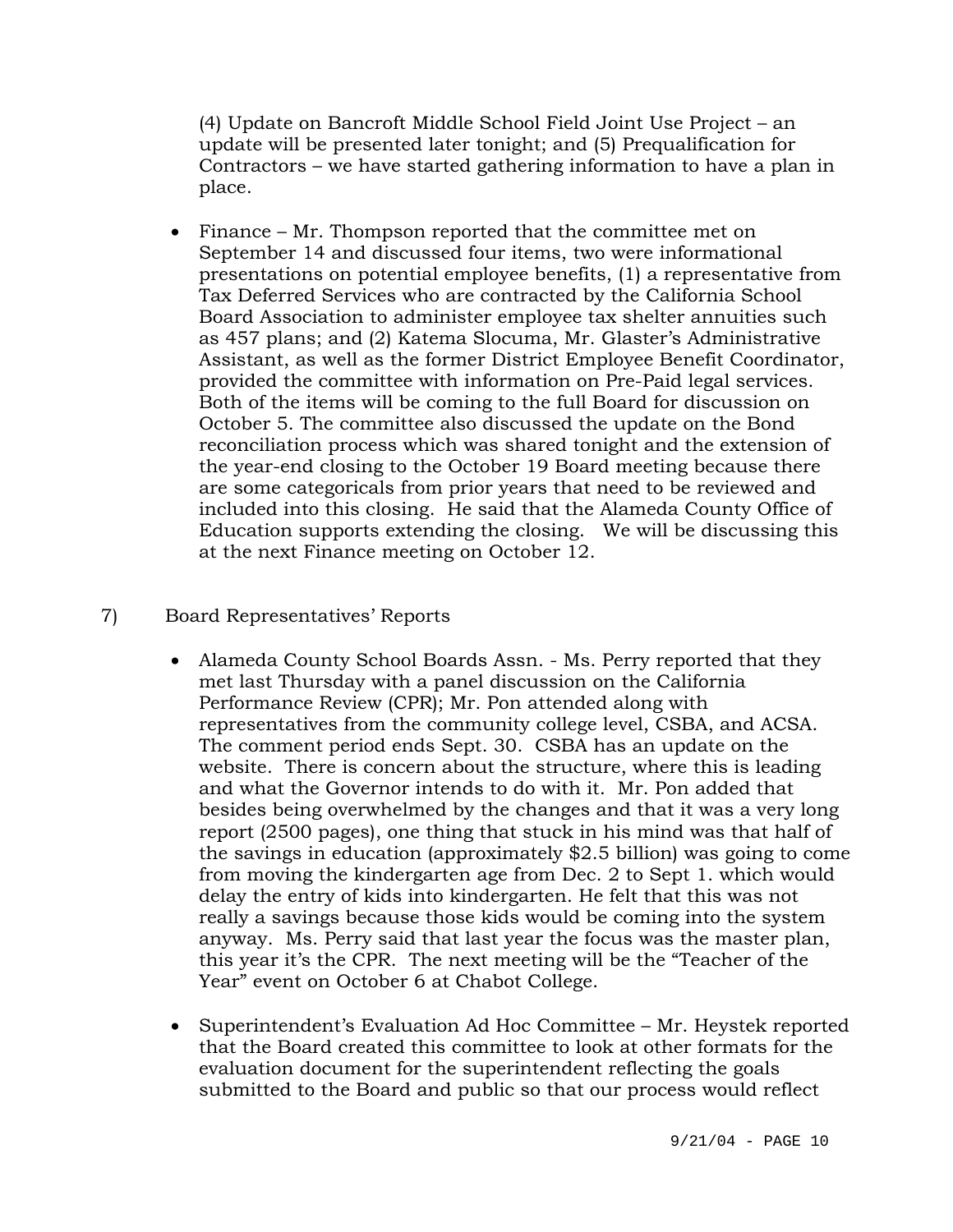that structure and those goals. The committee met on September 9 to talk about the process of evaluating the superintendent, based on goals submitted before September 1, the gaps, the mismatch in terms of goals and evaluation, and the kind of format that would assist us in improving the process. Mr. Richards and Ms. Wilson will be bringing back examples from other districts, and Mr. Heystek would be looking at what CSBA had to offer. The next meeting will be October 12, and because two of the members are on the Finance Committee (which is also scheduled to meet on Oct. 12), he would like to have back to back meetings scheduled.

# **CONSENT ITEMS**

Mr. Richards requested that Consent Item 4.3-C, Intra-Budget Transfers, be removed for a question and clarification.

Ms. Perry said that minor clerical corrections will be made on the minutes of September 8, 2004.

General Services

# 1.1-C Approval of Board Minutes – September 8, 2004

Human Resources

| $2.1-C$ | Acceptance of Personnel Report |
|---------|--------------------------------|
|---------|--------------------------------|

2.2-C Renewal of Student Teaching Agreements

# Educational Services

3.1-C Acceptance of Donations Business, Operations and Facilities

- 4.1-C Ratification of Payroll August 2004
- 4.2-C Approval of Bill Warrants

On a motion made by Mr. Heystek and seconded by Mrs. Perry, the Board approved the remaining consent items by a 7-0 vote.

4.3-C Intra-Budget Transfers

Mr. Richards had a question regarding the last two items on the first transfer order where the last two dollar amounts in the general fund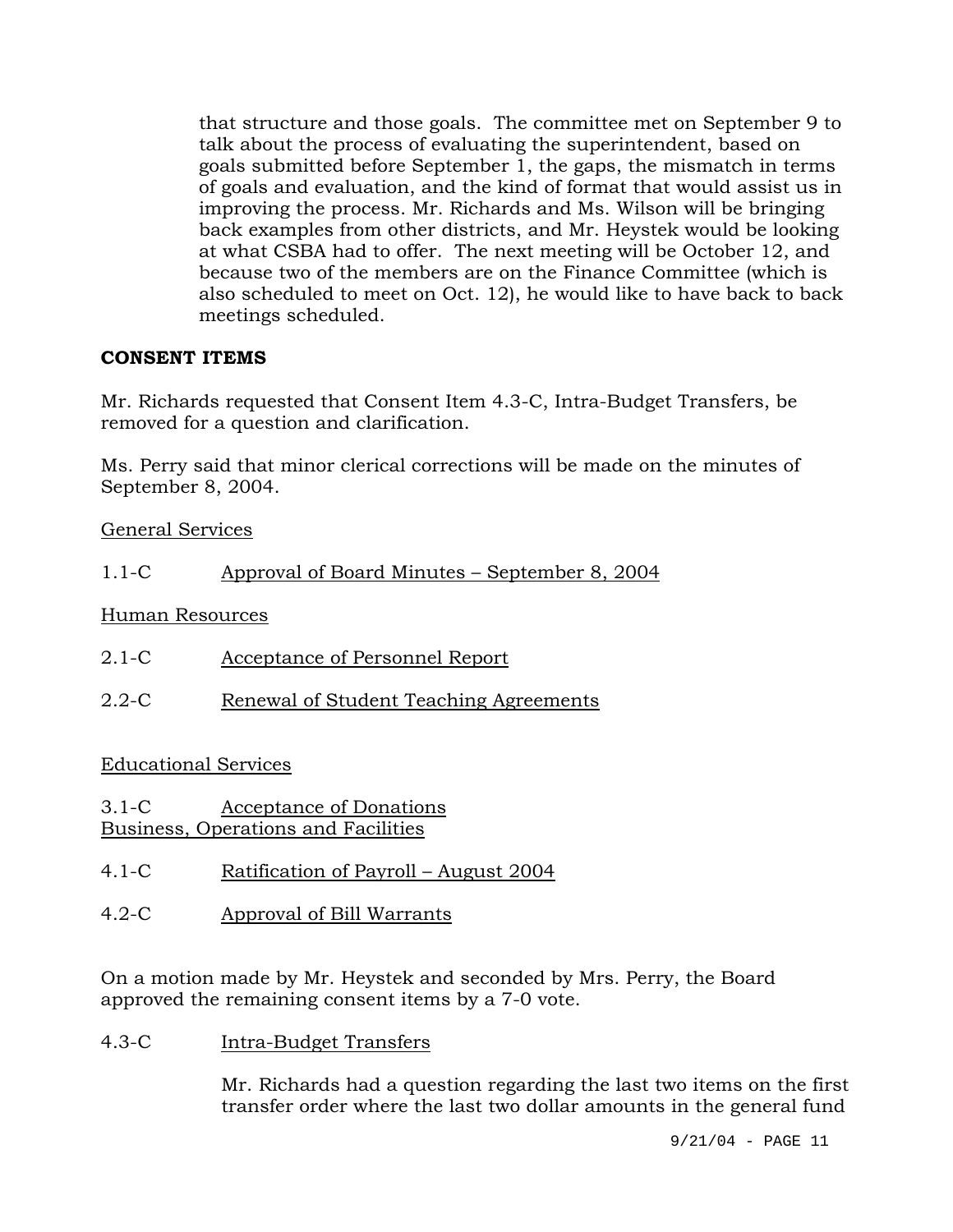are being transferred from one account to the same account

This item was pulled to the October 5, 2004 meeting, when Mr. Glaster would come back with the explanation.

# **ACTION ITEMS**

### Human Resources

# 2.1-A San Leandro Teachers' Association Initial Proposal

On a motion made by Mr. Thompson and seconded by Mr. Richards, the Board approved the receipt of the San Leandro Teachers' Association initial proposal to the San Leandro Unified School District by a 7-0 vote.

## 2-2-A San Leandro Unified School District's Initial Proposal

On a motion made by Mr. Richards and seconded by Mrs. Cutter, the Board approved the receipt of the San Leandro Unified School District's initial proposal to the San Leandro Teachers' Association by a 7-0 vote.

# Educational Services

## 3.1-A Resolution #04-44 for Textbook and Instructional Materials Incentive Program for 2004/2005

On a motion made by Mrs. Cutter and seconded by Mr. Heystek, the Board adopted Resolution #04-44 for Textbook Instructional Materials Incentive Program for 2004/2005 by a 7-0 vote.

Business, Operations and Facilities

# 4.1-A Change Order #10 – Elementary Schools Modernization

On a motion made by Mr. Thompson and seconded by Mr. Richards, the Board approved Change Order #10 for Arntz Builders for the Elementary Schools Modernization Project; Bid Package #03-05 by a 7-0 vote

4.2-A Change Order #11 – Bancroft and Muir Middle Schools Modernization

On a motion made by Mr. Heystek and seconded by Mr. Richards,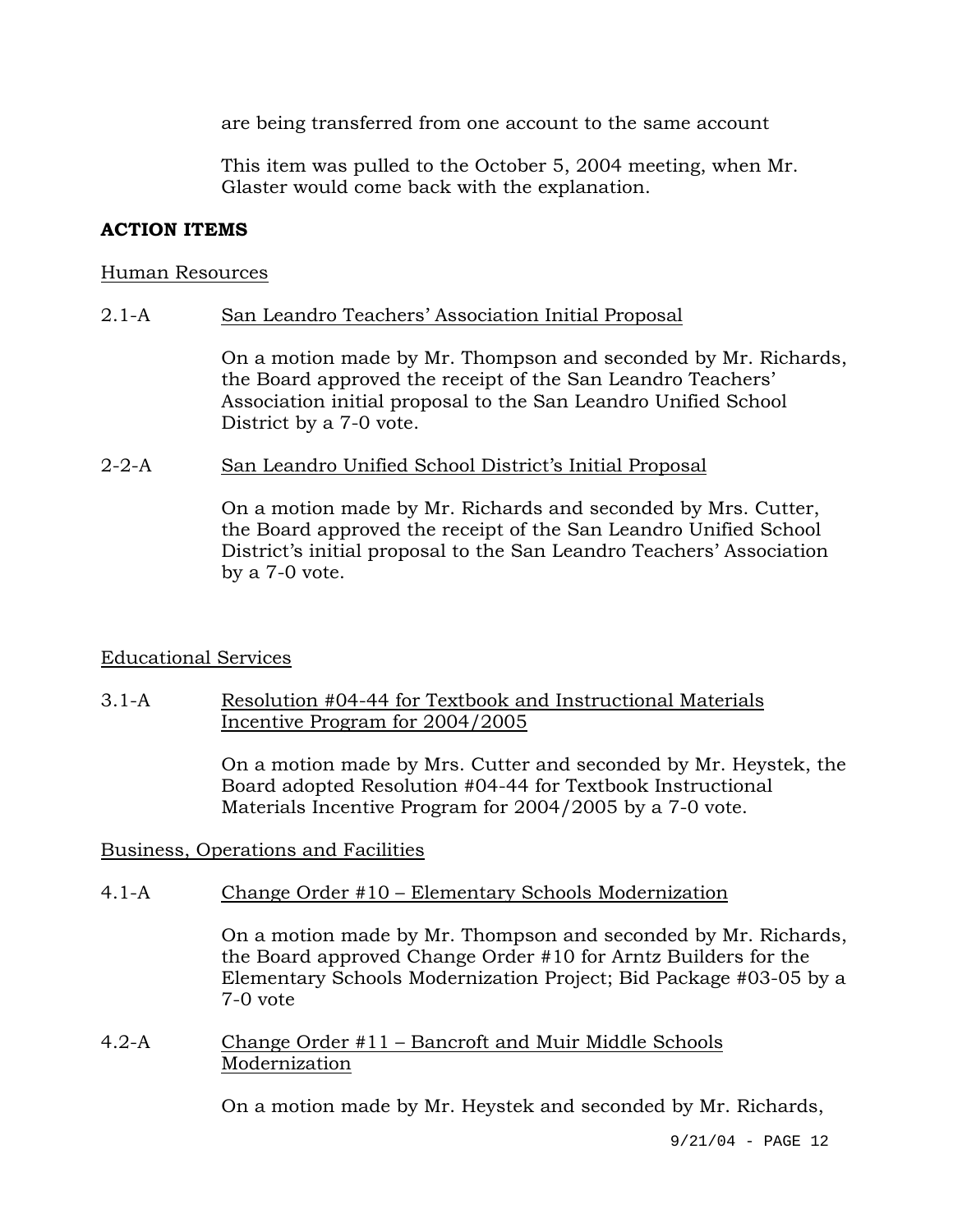the Board approved Change Order #11 for Arntz Builders for Bancroft and Muir Middle Schools Modernization Project; Bid Package #03-04 by 7-0 vote.

## **INFORMATION ITEMS**

## General Services

## 1.1-I AR 5117.1 Inter-District Transfers

The Board received for information the revised AR 5117.1, Inter-District Attendance Permits as presented at the September 8, 2004 Board meeting.

Mr. Heystek asked what the rationale was regarding the proposed change from "half-time employee to full-time", and whether employees not in our District had been denied permits. Ms. Sakamaki explained that the reason for this change was because of space availability. Mr. Heystek asked how many employees this would effect particularly with the issue of keeping quality employees. Ms. Sakamaki said that she would research this and report back to the Board at the October 5 meeting.

The meeting was recessed at 9:18 p.m. and reconvened at 9:20 p.m.

### Business, Operations and Facilities

# **PUBLIC COMMENT**

- Michael Gregory, Bancroft Dad's Club President updated the Board on tonight's' Estudillo Homeowners Association meeting regarding the Bancroft Middle School field project. He said that Ken Richards from the City was in attendance and gave a very "neutral" presentation of what is being proposed. Mr. Gregory also recognized Micki Cronin, from the City, and how compassionately she handled the neighbors.
- Tracy Ellis, Vice President of the Homeowners Association added that she felt conceptually everyone agrees that they want this to happen and that it is a positive thing. However, we really need to make sure that the neighbors are being heard, and that they see things in writing. She personally came to the Board meeting to urge the Board to continue the momentum, go for the grant application, and do their best to hopefully make this happen.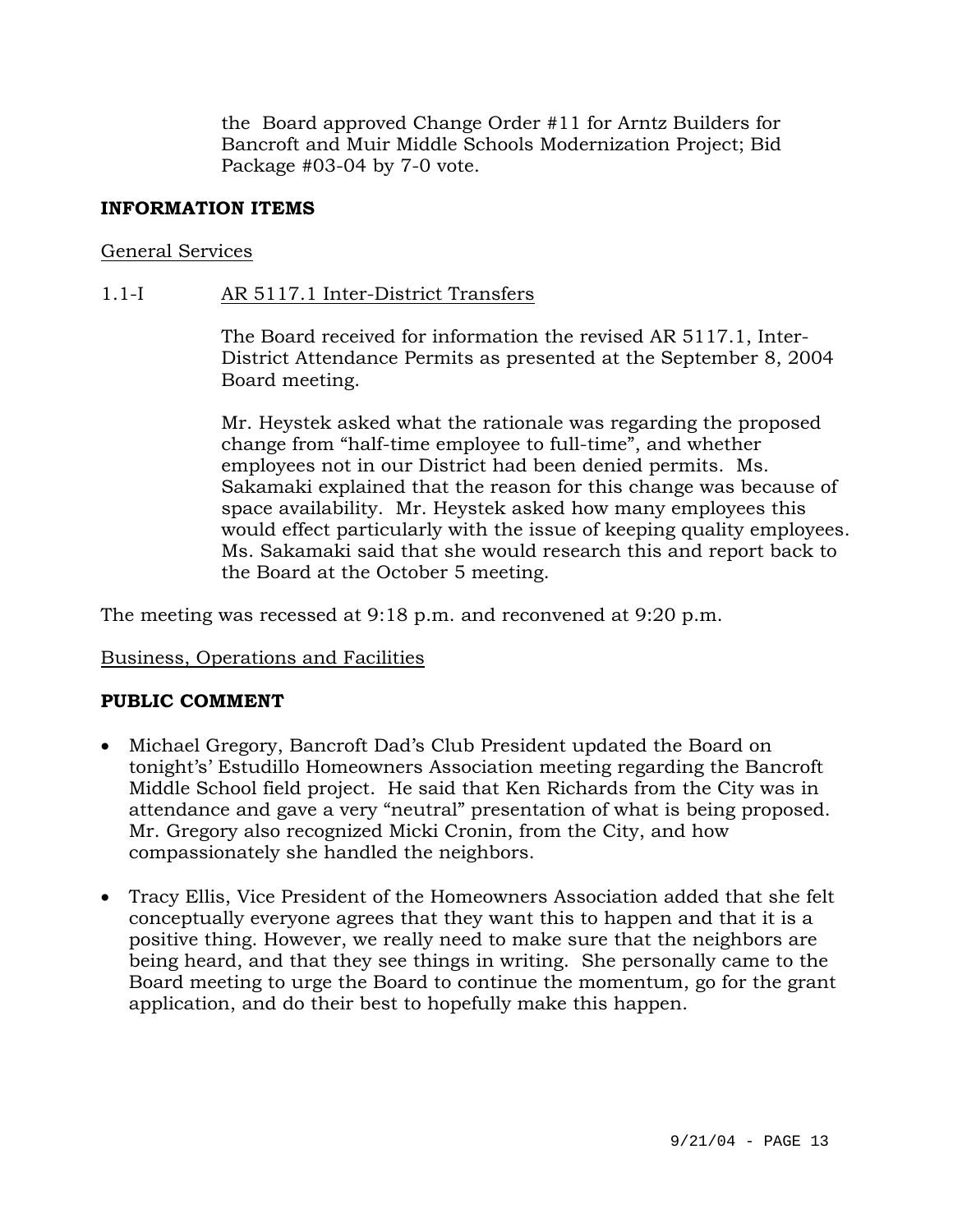### 4.1-I Bancroft Middle School Field Project

Ms. Perry said that there was a community meeting last week and some of the issues that will be presented were brought up at that meeting.

Leon Glaster, Assistant Superintendent for Business Services, shared information regarding the proposed scope of the Bancroft Middle School Field Project and addressed issues that have been raised by the school community. Specific concerns were security lights, the height of the lights, and the impact of traffic.

Mr. Glaster said that the experts are saying that security lights deter crime, so the District is looking to get feedback from the community on the most effective and friendly security lights to be installed so that they do not impose a hardship on the neighbors. A traffic study is being completed as part of the CEQA process by David Powers and Associates, which needs to be completed before an application is submitted. The basis of the study is traffic patterns generated by prior use and projected use. Results of the study will be submitted to the City Engineering and Planning Department and be available to the public.

The neighbors were also concerned about litter pick-up on weekends and for the District in general. He said that the District is committed to developing maintenance strategies to address the weekend litter issue including litter control guidelines for organizations that use our fields through the permit usage process and to control the issuing of permits for weekend use. If the Bancroft joint use project goes through, the City will issue permits for youth groups only, and the District will have first use of the field during the 10-month period that the school is in session so that most activities will be school related. He said that they will definitely look at usage patterns to be sure that our neighbors are served. He added that our focus in being a "good neighbor." It's very important that we are sensitive to what we do and how it impacts the neighbors.

The frequency of police patrols and the impact on the value of housing was also discussed. The District did contact a local developer and he indicated that street, parks, and field improvements have a positive impact on the value of homes.

Ms. Perry referred to an email received from Debra Blondheim. Ms. Perry said that she did contact her reiterating the Board's offer to set up a meeting exclusively with the San Jose Street neighbors to listen to their concerns. Ms. Blondheim indicated that she would bring it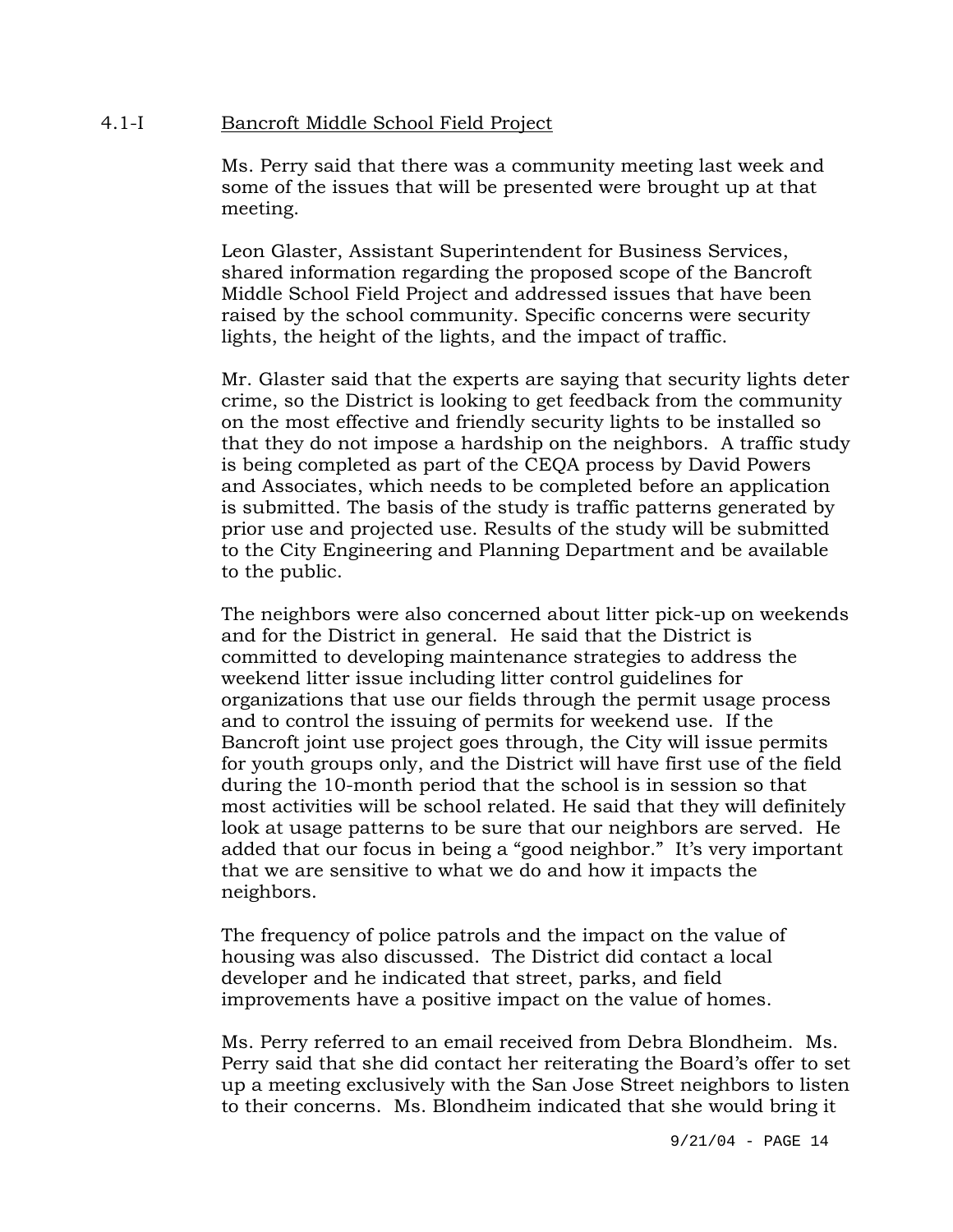up again with her neighbors at the Estudillo Homeowners meeting tonight. Ms. Perry will let the Board know what happens.

Mr. Heystek said he appreciated the energy and enthusiasm of Bancroft Dad's Club President Michael Gregory, Leon Glaster and all other people involved in trying to get the City and the District to do something positive for the community. He said that he thought this was (as our late colleague, Fred Collins would say) a "NIMBY" (not in my back yard) issue. He is very torn not only about the neighbors' concerns but also the District's history on being a "good neighbor". There is a lot of mistrust on how the District has handled other issues in the past i.e. the high school, and the Thomas Avenue gate. We have not seen a schematic design of the project from the City or a presentation on the formalities of these projects, only updates from meetings that have happened. He agreed with Mrs. Cutter on feeling disengaged from this process, City having charettes, and having the community come out when the Board has not really decided on what use we want for this property. He asked that with the success of the joint effort with the Muir soccer field, had we considered the full use of the Muir soccer field and what we are doing with our existing resources before we decided on another soccer field? He wants to do something for the community but is not sure if the District can maintain the quality of life and ensure that the neighbors live peacefully next to the field.

Mr. Pon said that he likes this project, wants to see it go forward and also have the neighbors agreeable to how it operates. There are two issues: the District being a "good neighbor", and getting a better field. He would like to see us step up the effort to pick up the trash. This has been an ongoing issue that will be there whether or not we improve the field. He does not see a down side to this project. Field improvements will help the kids who attend Bancroft including a formal track which also gives the community a place to go after school. He said plans to relocate the basketball courts and softball field away from the fence (where people accumulate) to the Bancroft Ave. side will decrease the noise level. In regards to the lighting, Mr. Pon thought that a member of the public wanted security light. Mr. Pon thought that if the District did not already have lighting, and it was not required, maybe lighting would not be needed. He would like to see a meeting between the neighbors, without a presentation, and maybe they will see that it's better for the kids, scaled for the kids, and adults who use it will not like because it is not built for them. He thinks this project will be positive endeavor for the neighborhood and particularly for those along the fence.

Mr. Richards agreed that the field needs to be renovated and added that as a Board member, he is hearing more about this project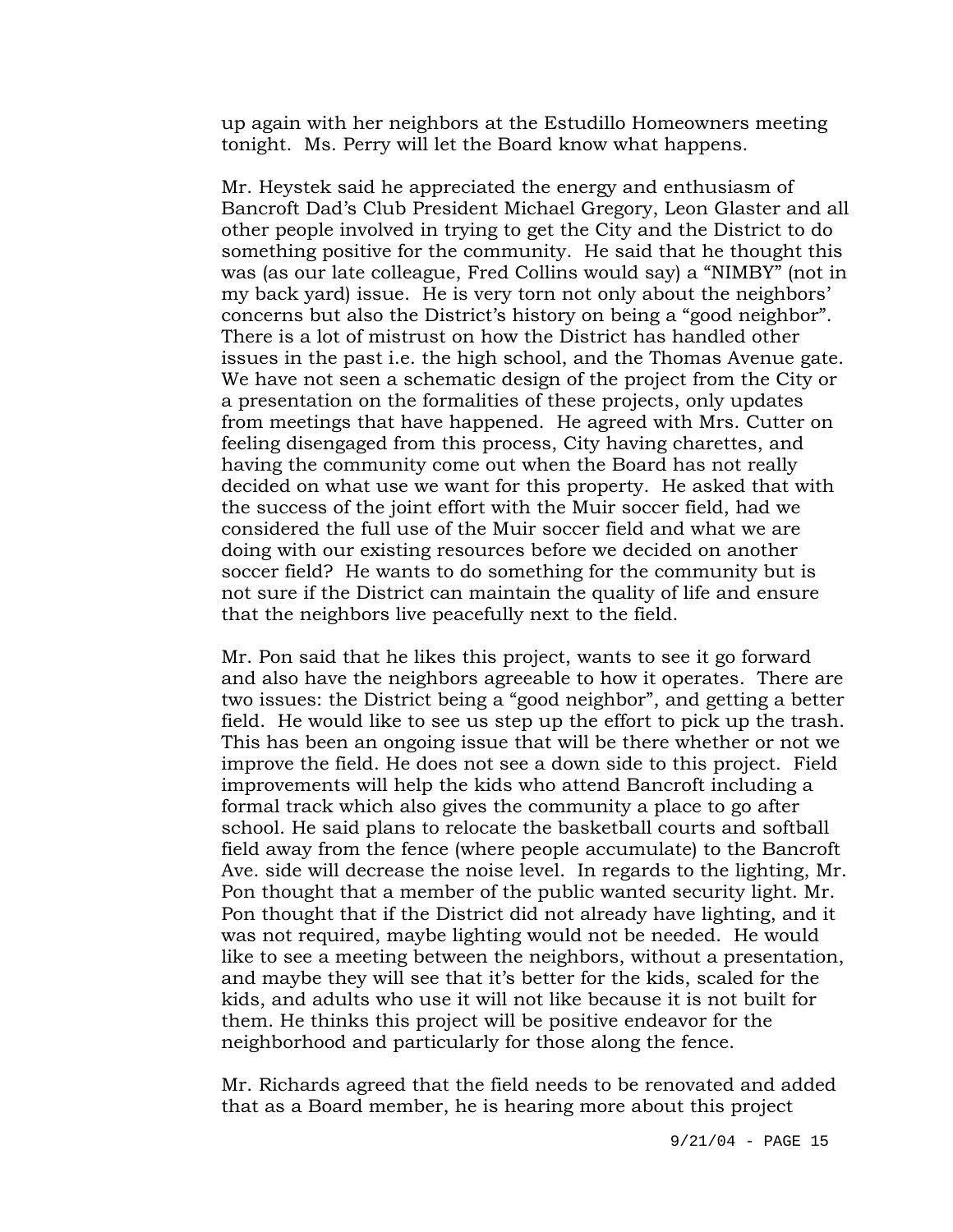tonight, other than what he has read about it in the newspaper. He also has not seen a design. He agreed that the Board should have been involved in this process from the beginning. He feels some issues such as lighting can be mitigated, however not knowing what has been done and what has been looked at, he can't say what we should do as a Board.

Mrs. Cutter said it's a disappointed in the process, not the project. She would like to see certain things defined in the agreement including utilities usage; parking (she does not want people parking on the blacktop); a 10-month program; cannot be used during summer school; and defining terms of maintaining the lawn to certain standards. She says this is wonderful opportunity; however we need to involve our unions and be proactive so when the time comes in November to vote for it we know what we are voting for. She also would like "drafts" of the agreements dated so she knows which is the most current.

Mr. Thompson agreed that the process needs to be improved, particularly around information; however, he feels that this is a wonderful opportunity. The community has been asking the school board and City to come together. We have had problems in the past, but we need to be forward thinking and address these issues with the City. He is very optimistic that we can move forward. He heard President Perry say that we made an overture to the community members who have concerns, and he added that we need to continue to make that overture, and we need to be continuous as Board members to ask these critical questions. He trusts that staff will follow up on our comments because he sees the District moving forward. If we do not move forward, we are missing a wonderful opportunity not only for our community but for our children. It's about improving the holistic education of our young people in our community and I think this project demonstrates that. We don't need a lot of testimony to test the fact that improved overall environment outside and inside will improve academics as well as the child's well being. Mr. Thompson said that he strongly supports moving forward, getting those answers that we need, and making sure our process is clear to all of us.

Ms. Perry felt, and the Board concurred, that the process has been flawed from the first meeting. The City conducted and went right into charettes without taking the concerns of the neighborhood into consideration, without discussing the educational and false expectation and panic in the community that this was going to be a "sports complex" (as reported in the San Leandro Times). This was not the intent of the Bancroft Dads' Club. The Board needs to have the actual activities that Bancroft needs and how it would be used in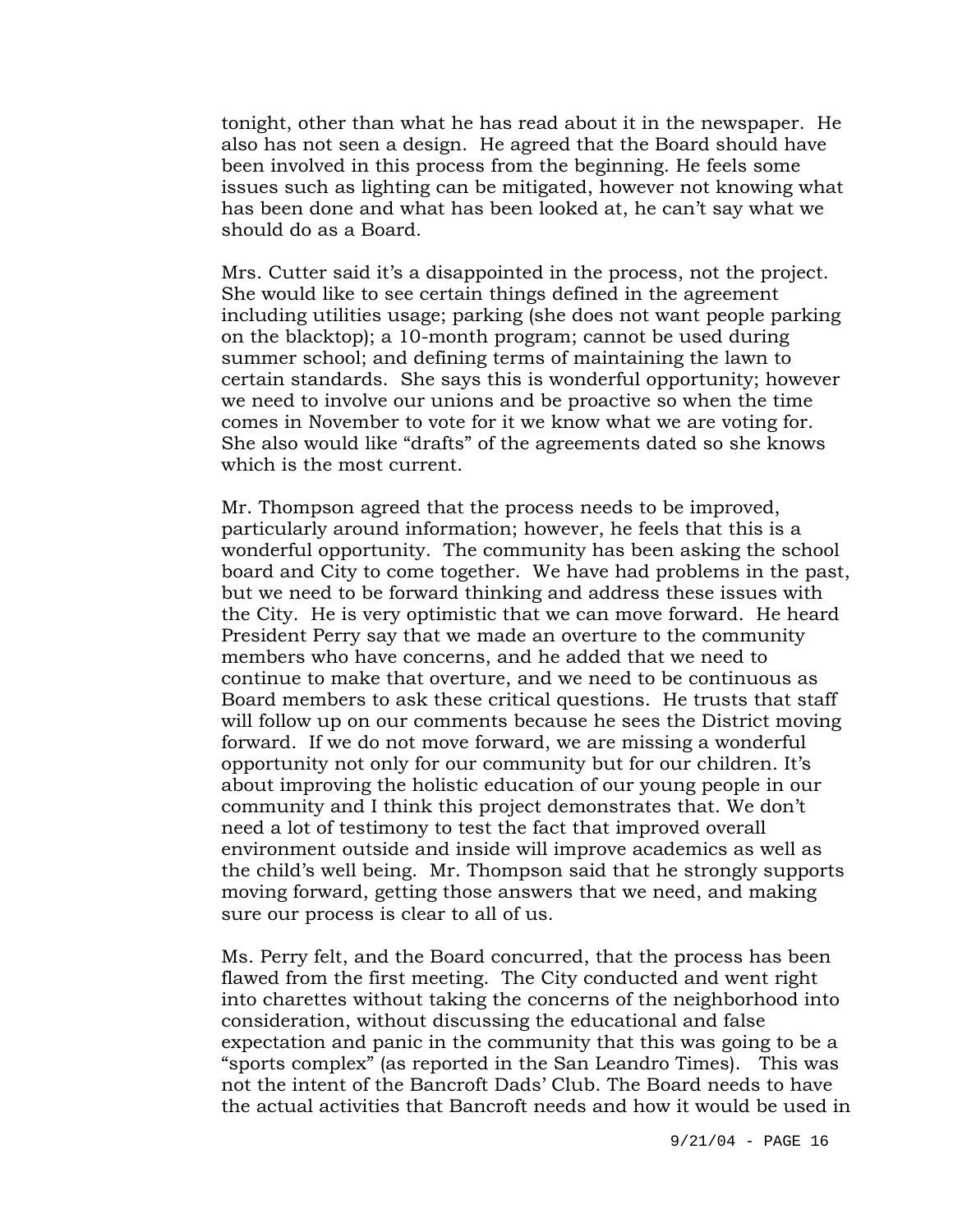the new plan. She hopes that at the meeting Tuesday night we will see what is really being discussed and being put into the plan. It was the consensus of the Board to move ahead with the grant, and collect the information needed from both sides (City and District) to have the grant application process complete i.e. what are the basic requirements, can things be phased, concerns about the unions, MOU language, can it be an "in concept" MOU with issue areas to be determined if we receive funding from the grant.

In answer to Mrs. Cutter regarding what type of grant, Ms. Perry understood that it was a joint application grant; however this is one of those grants where the school district could apply as being the lead agency. Ms. Perry continued that the concerns she was hearing from the neighbors were regarding adult sports leagues, enforcement; and the orientation of softball field. She is hoping that information regarding the Washington Manor Park project will be available at the meeting on Tuesday.

Mr. Heystek was wondering if usage of the fields (other than organized groups) could be restricted to a certain age group. Ms. Perry said that staff needs to answer that regarding what kind of enforcement mechanisms are in place. He said he would like to see enhancements, but was concerned about the effect on what has already been done to the current field.

Mr. Pon would like to see the concept of a cut-out area, similar to the San Leandro High School drop off/pick-up area discussed as a way to alleviate some of the parking and traffic issues.

In answer to Mr. Thompson question regarding the grant process, Ms. Perry said that this is a very competitive grant process.

Superintendent Lim said that each of you brought up some legitimate concerns and appreciated Ms. Perry capsulizing on how these issues got out of hand. She is very concerned about attending the City meeting on Tuesday and not knowing what we are doing. Thus, she requested that staff get a copy of the grant, MOU, timeline, design and basic information to the Board before the Sept. 28 joint meeting. She apologized for putting the Board in a very precarious position where there's uneven knowledge among our Board, as an example, the Facilities Committee knows a little more, and people who have attended the community meetings had received the responses, leaving others confused. She added that if the Board had any questions, to please feel free to call.

Mr. Heystek wanted to know what the outcome was for the joint meeting for Sept. 28 meeting and the process up to the November 5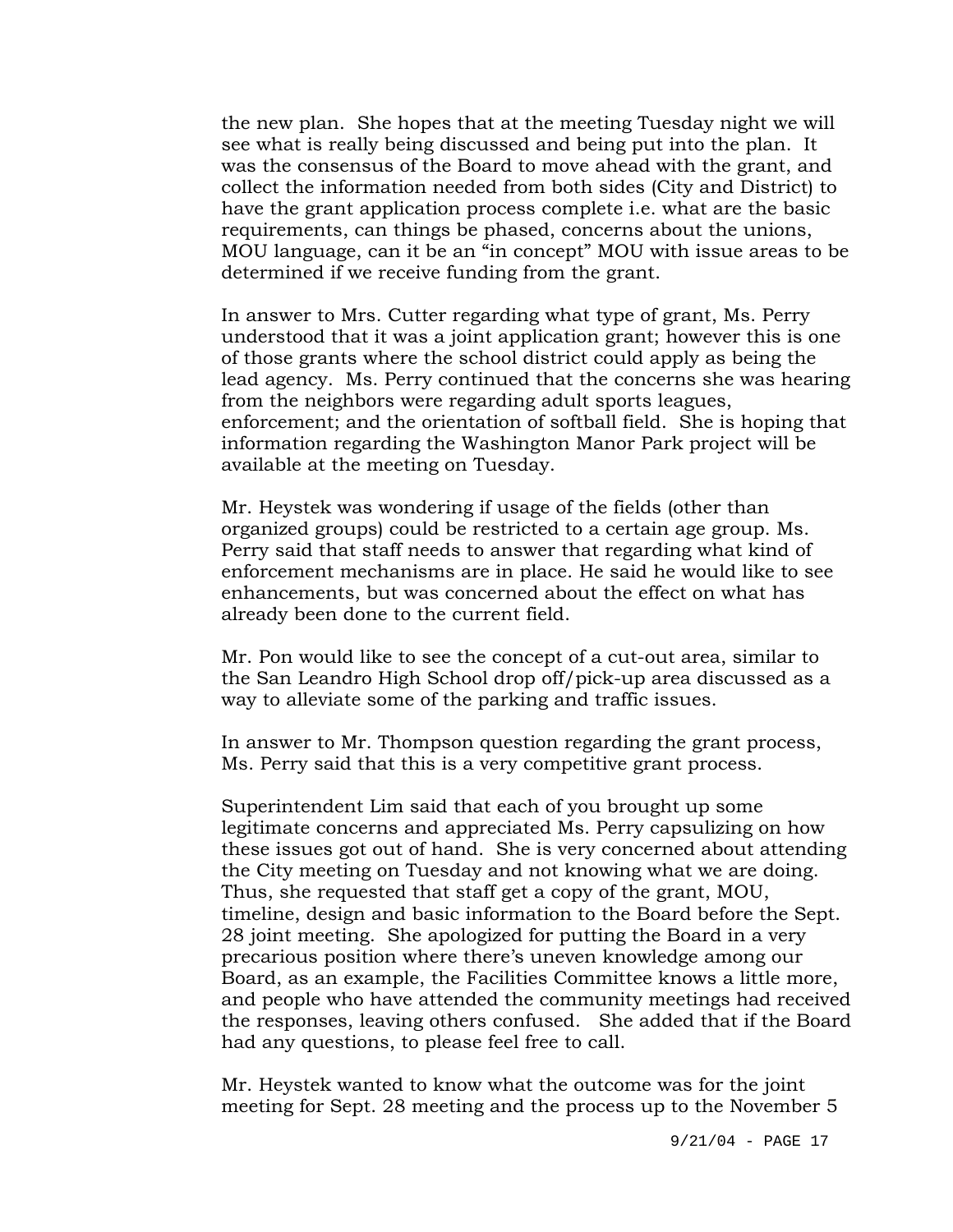deadline.

Ms. Lim said she understands that the joint committee must authorize "in concept" the MOU (approve it in principle) on Tuesday, and then each entity will authorize the approval of the grant separately. It will be agendized for the school board sometime in October.

## 4.2-I Miscellaneous Receipts

Miscellaneous receipts in the amount of \$155,341.17 have been deposited in the Treasury of Alameda County.

# **ADDITIONAL SUGGESTIONS AND COMMENTS FROM BOARD MEMBERS**

Ms. Wilson said that Thursday is Back-to-School night for the elementary schools. She will be attending the Back-to-School night at Monroe, McKinley and Washington Elementary schools.

Ms. Perry said that Board member compensation for meetings needs to be a publicly discussed item. She asked for Board consensus on how to address this in two ways: (1) a desire to waive the policy; (2) a desire to change the current policy.

There was some confusion on what "waive the policy" meant. Ms. Wilson wondered if it would be a temporary hiatus or permanently. Ms. Perry explained that she is talking about "waiving the policy" as temporary, looking back on the issues that have been brought up. Mr. Richards asked if Ms. Perry was proposing putting a hold on the existing policy and not enforcing the existing policy until a new policy was written. Ms. Perry said she was asking if there is a desire to "waive the policy". Mr. Richards said that it was his desire to "waive" the existing policy only until we revise and approve a new policy.

Ms. Perry said that was why she was asking in two parts. (1) was there a desire to "waive the policy", either retroactively or as an interim, or (2) was there a desire to "change the policy" (both would be decided under a discussion). This polling is for the purpose of agendizing for discussion, if there is a desire to do either one.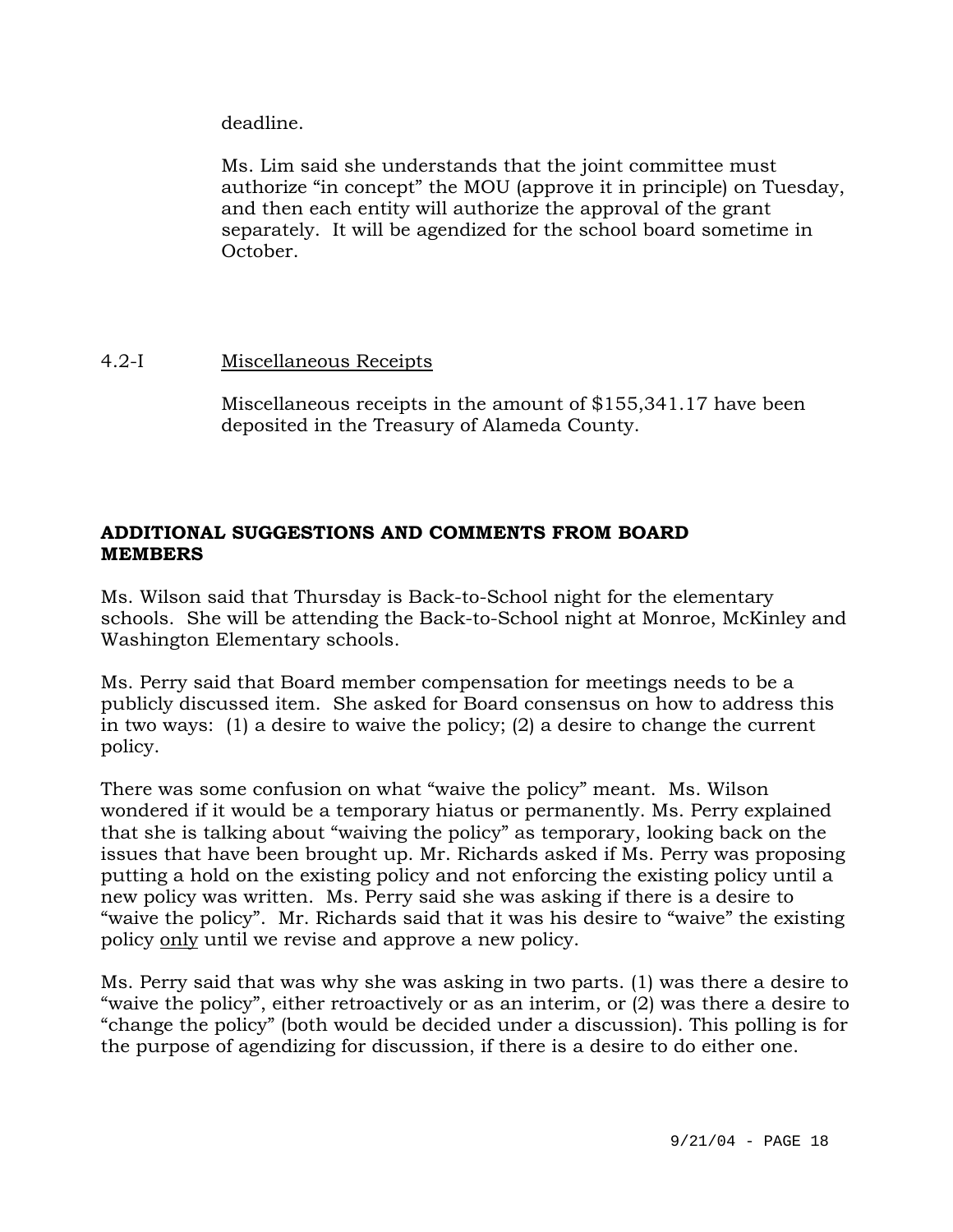Ms. Wilson asked is Ms. Perry was asking for a motion. Ms. Perry said that she was polling the Board for consensus.

Ms. Perry noted that two (2) Board members supported "waiving the policy", and five (5) members supported "changing the policy". It was the consensus of the Board to agendize for discussion "changing the policy" at the October 5 Board meeting. Mr. Perry said that she would refer this to the Policy Committee for discussion at their Sept. 27 meeting and bring it to the full Board on October 5.